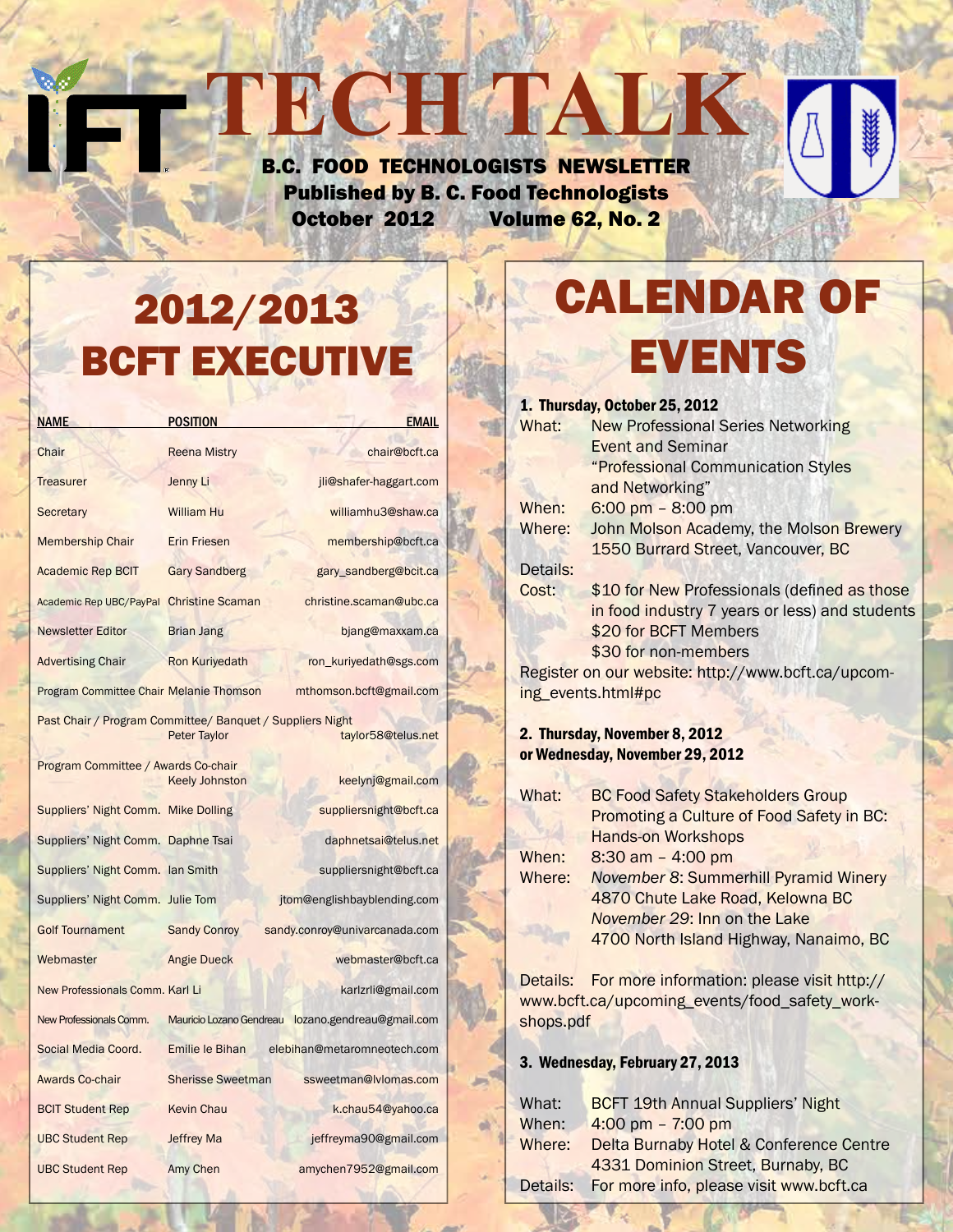## Message from the Chair



Welcome to a<br>
new year with<br>
Technologists! I am very new year with the BC Food excited for this coming year as chair as we have some big plans ahead of us! We have some new faces this year on our executive board and we are going to work towards a restructuring of the executive so that it is more efficient, there are more opportunities for

people to get involved, and to have a continuation plan in effect to keep BCFT going for future generations. Along with this, we will be working on our section bylaws to reflect these changes.

We kicked off this year with a very successful Pacific Northwest IFT Technical Conference with an attendance of 64 food industry professionals! We had attendees from all over the Pacific Northwest sections and it was exciting to hear all the engaging presentations.

YouwillhearaboutandseemoreNewProfessionals Committee and Student Committee events happening



this year (October 25th, 2012 is the next event—see website www.bcft.ca/upcoming events.html for more details), as well as a continuation of the new Spotlight on a Food Scientist article series in our Tech Talk Newsletter. We have a new awards committee that will be working hard to help get some nominations in for IFT and CIFST awards (see article below) and recognize our hard-working BC food industry professionals that have contributed so much. And, we cannot forget our regular annually anticipated events—Suppliers' Night, Speakers' Night, and Golf Tournament & Banquet.

Wondering how to stay in the loop? We are on Facebook and Twitter (@BCFoodTech) and keep up with BCFT news on a regular basis. We have a new Social Media Coordinator that will be keeping you posted on current food industry news, trends, and BCFT events.

As your professional association, we are committed to providing you with the best membership value. If you have any ideas on how we can best serve the membership, please don't hesitate to contact me (chair@bcft.ca). I hope to see you at our events!

Sincerely,

Reena Mistry 2012/2013 BCFT Chair



Account Manager

**Univar Canada Ltd.** 9800 Van Horne Way Richmond, BC V6X 1W5 Canada

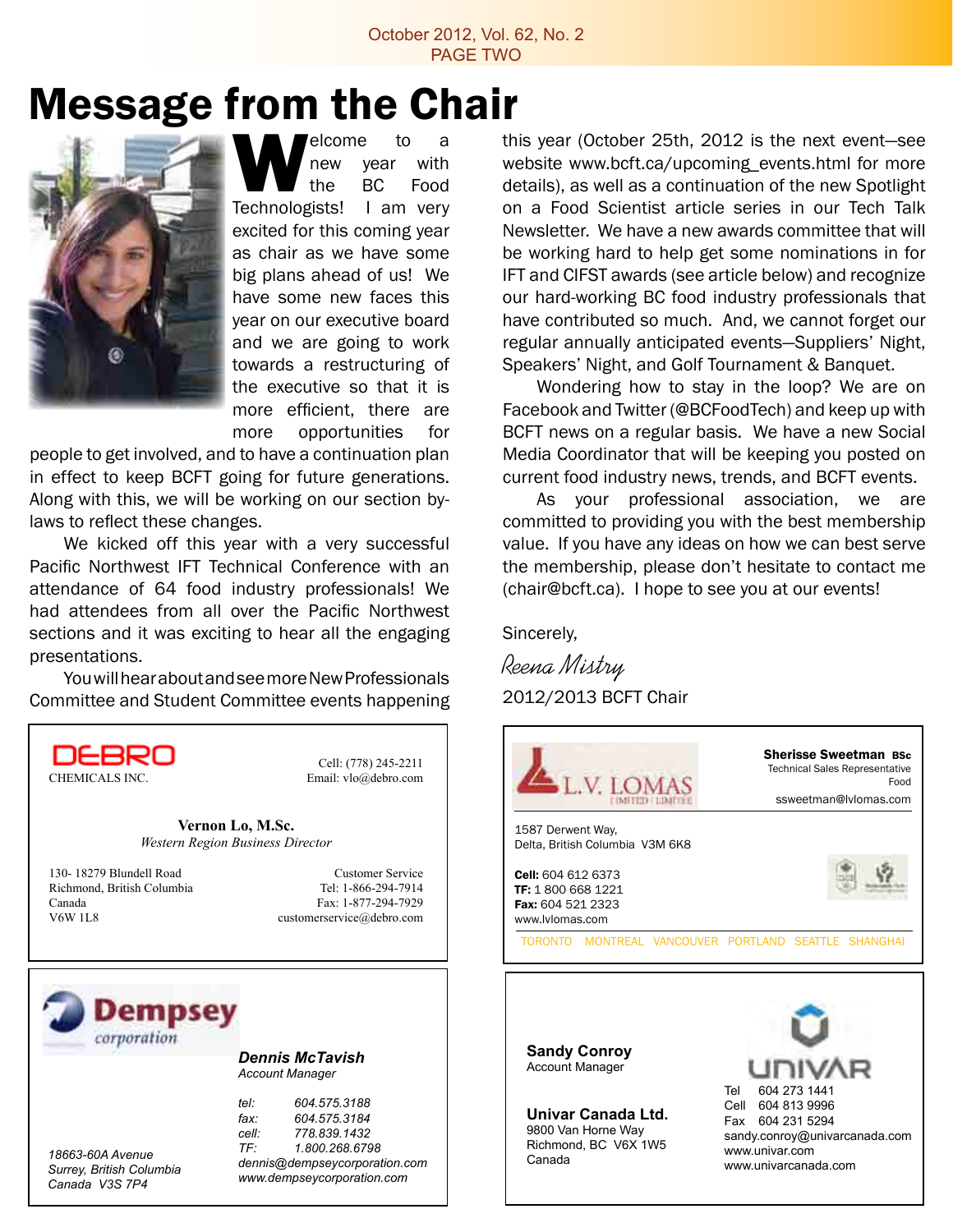# For Employers and Job Searchers

 BCFT sponsors 'no-charge' job postings on our website. Please ensure the posting is in pdf or word document form. Optionally, we can provide a form for the job posting.

 Check out the current positions available at this link: www.bcft.ca/employment.html

 For more information or to post a job, please contact Angie Dueck at employment@bcft.ca.



## The BCFT is Looking for You!

 As you know the BCFT is run entirely by volunteers and once again we are soliciting members for their interest in participating in next year's executive. We will have a number of vacancies to fill. Help keep our flame burning bright.

 If you are interested in volunteering please contact Reena Mistry at chair@bcft.ca.

## Calling all UBC FNH, Nutritional Sciences & Food Sciences Grads!

 Are you a graduate of the FNH, Nutritional Sciences, or Food Sciences program at UBC? Then we would like to reconnect with you! The Food, Nutrition and Health program at UBC wants to stay connected with its alumni.

If you are interested, send us a quick e-mail at finh.alumni@ubc.ca to update your contact information (name, email, major and year of graduation).

Or, connect with us by Facebook by joining our group at "UBC FNH Alumni". A great way to stay up-to-date with the program and to connect with former classmates!



**Emilie Le Bihan** Technical representative C 604 787-3093

**elebihan@metaromneotech.com www.metaromneotech.com** **Western Office** 4111 E Hastings St, suite 380 Burnaby, BC V5C 6T7 P 604 563-9712 F 604 291-0061

**Head Office** 5000, Armand Frappier St-Hubert, QC J3Z 1G5 P 450 443-3113 F 450 445-8462



t 604.940.6153 c 778.227.4620

**REST** 

7930 Vantage Way, Delta BC V4G 1A8

4G  $\frac{C}{D}$ Delta Nay,

Cindy Armstrong Sales Manager - Western Canada Nutritional and Functional Ingredients

e cindy\_armstrong@quadra.ca

www.quadraingredients.com t 800.665.6553 f 866.424.9458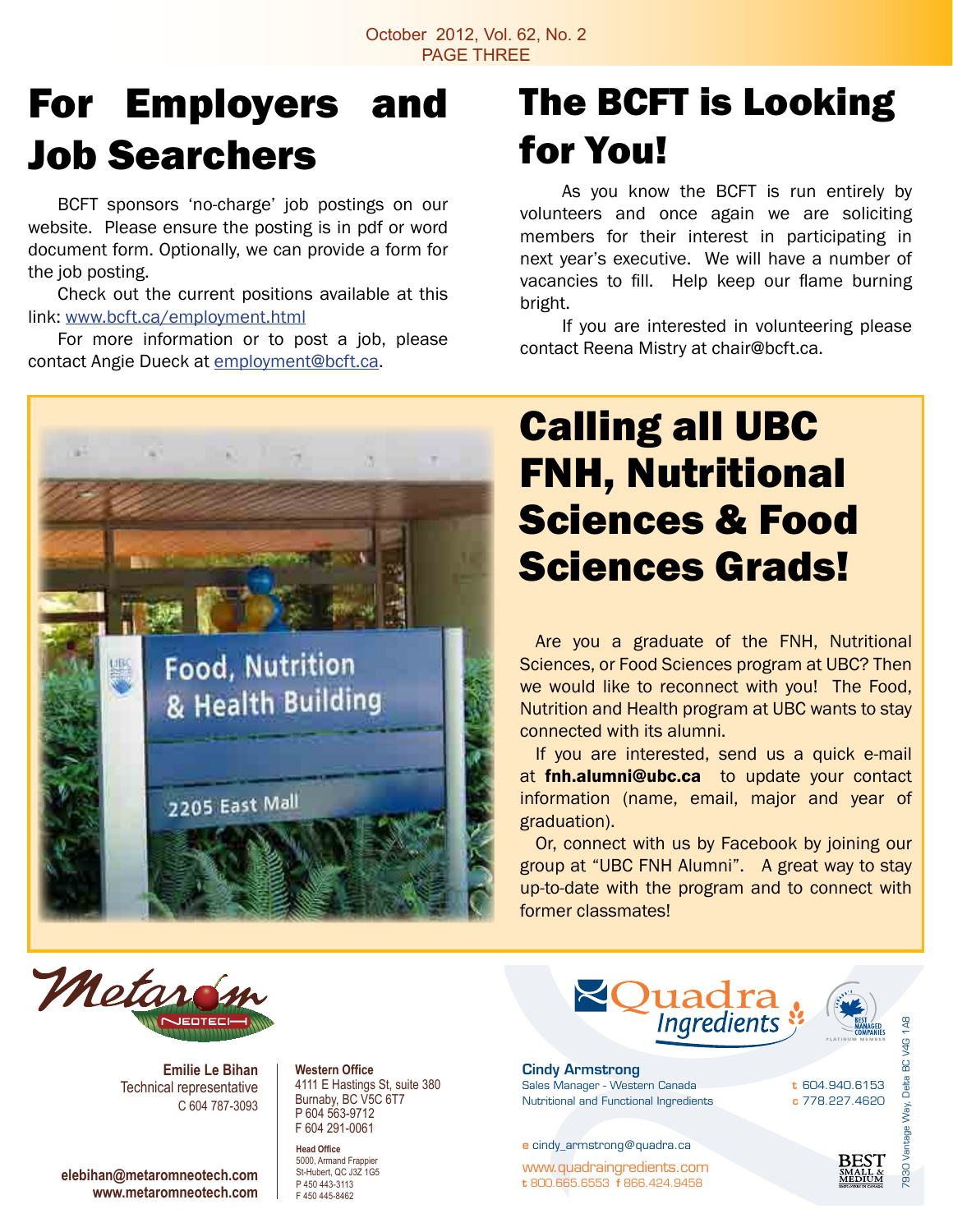October 2012, Vol. 62, No. 2 PAGE FOUR

## Invitation to Register for BCFT Suppliers Night

 BCFT is pleased to announce their 19th Annual Supplier's night on Wednesday February 27th , 2013 at:

 Delta Burnaby Hotel and Conference Centre 4331 Dominion Street Burnaby, BC V5G 1C7 Telephone: 604-453-0772 Fax: 604-453-0775

 Please follow this link to our website at http://bcft. ca/suppliers\_night.html to register for a table top display.

 An exceptional opportunity for networking and displaying your products and services to R&D technologists, food scientists, purchasers and senior management from leading food and beverage companies within BC.

SHOW DETAILS:

Date: Wednesday February 27th, 2013  $Time:$  Set-Up – 1:00 pm Show – 4:00 to 7:30 pm

PRICES:

 Early Bird Rate – prior to Dec. 15, 2012 \$300.00 Canadian Funds \$300.00 US Funds

 After December 15th, 2012 \$380.00 Canadian Funds \$380.00 US Funds

 $Join$  us  $\ldots$ 

 Attendee registration will be available online this year. Information to be available by December 15th.



Kyrsten Dewinetz **REGIONAL MANAGER • WESTERN CANADA** kdewinetz@nealanders.com

#201-7950 Huston Road, Delta, BC V4G 1C2 **PHONE** 604-940-4181 **CELL** 604-230-0462 **FAX** 604-940-4180 www.nealanders.com

**TORONTO MONTREAL VANCOUVER CALGARY EDMONTON**

**Lucie Nicholls** General Manager



#212-1515 Broadway Street Port Coquitlam, BC V3C 6M2 Canada

Tel: 604-468-9800 Toll Free: 1-866-468-9800 Fax: 604-468-9801 Cell: 604-866-9804 www.carmiflavors.com lucienicholls@carmiflavors.com





 BCFT has expanded it web presence to Facebook. Facebook is a free social networking service connecting individuals to their friends.

Find the page at https://www.facebook.com/pages/British-Columbia-Food-Technologists-BCFT/180485308680605. "Like" us to get all the latest BCFT updates!



Sr. Account Manager BC; AB; SK 3M Food Safety Canada

#### 3M Canada Company

 Tartan Drive London, ON N5V 4M9 265 1840 Ext. 7423 VM 463 8374 HO 772 3716 Cell 665 4759 Fax for Ordering nabender@3M.com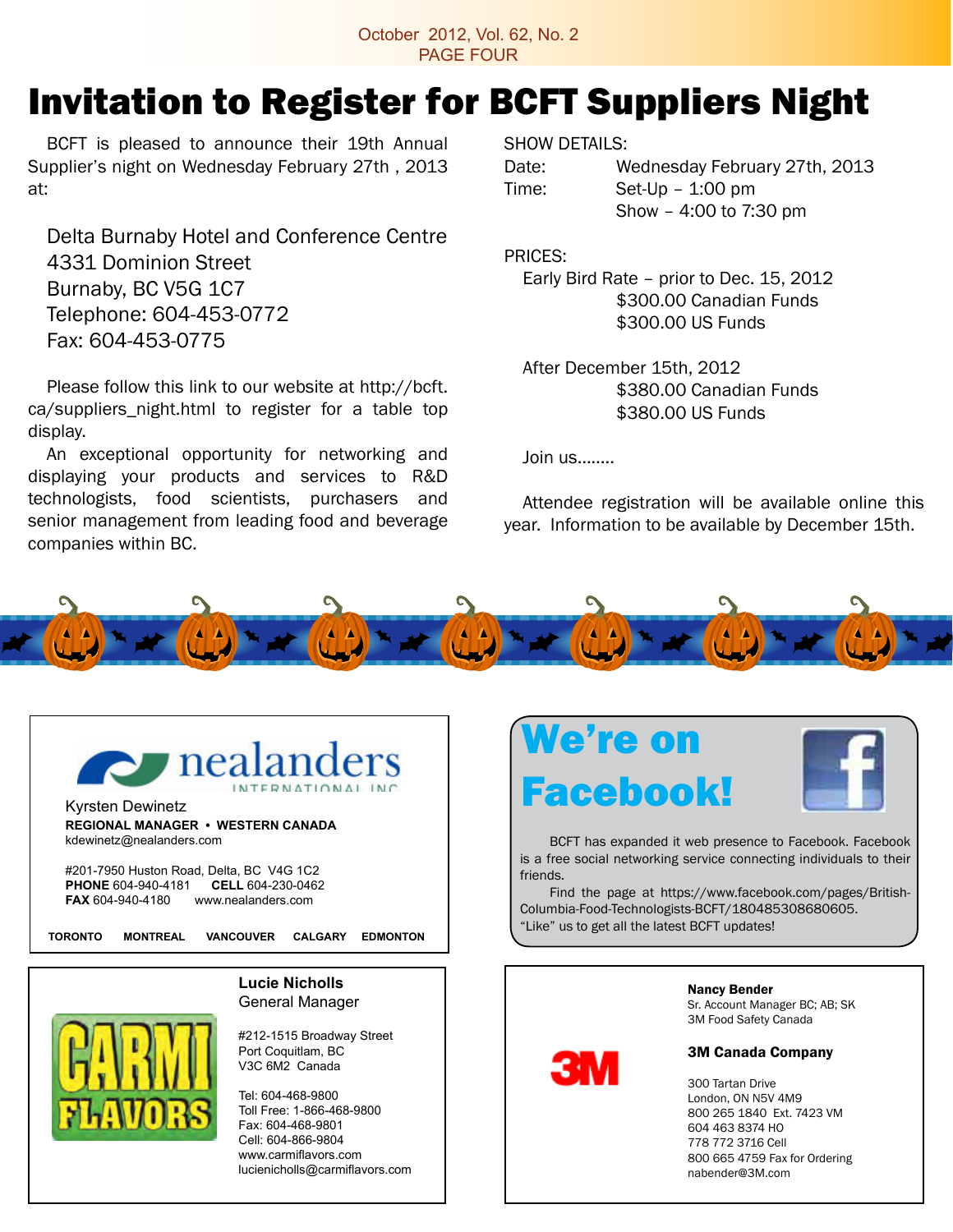## Let's Honour BC's Best Through IFT and CIFST Awards!

 Because BCFT is in the unique position of being a section of both IFT (Institute of Food Technologists) and CIFST (Canadian Institute of Food Science and Technology), members may be eligible for a wide number of awards, depending on the national organization to which they are affiliated.

 IFT has a large number of awards established to "honor outstanding individuals, teams and organizations for contribution to the profession of food science and technology". Members and non-members are eligible for these awards. Brief descriptions of the awards and nomination forms can be found at www.ift.org. The deadline for nominations for all IFT achievement awards is December 1.

#### **IFT AWARDS FOR SCIENTIFIC CONTRIBUTION**

*Nicholas Appert Award:* Honours prominence in, and contribution to, the field of food technology

*Babcock-Hart Award:* Recognizes an IFT member whose contribution to food technology have resulted in improved public health through nutrition or more nutritious food

*Samuel Cate Prescott Award:* Rewards an IFT member who has show remarkable ability in research in any area of food science and technology

*Sensory & Consumer Sciences Achievement Award:*  Recognizes an individual for excellence within the sensory and consumer sciences field

*Food Technology Industrial Achievement Award:*  Recognizes a company or organization for an outstanding development which represents a significant advance in the application of food science and technology to food production

*Industrial Scientist Award:* Honours an IFT member industrial scientist or team of industrial scientists for a major technical contribution to the advancement of the food industry

*Bor S. Luh International Award:* Awards an IFT member or an institution whose outstanding efforts resulted in one or more of the following: (1) international exchange of ideas in the field of food technology; (2) better international understanding in the field of food technology; and/or (3) practical successful transfer of food technology to an economically depressed area in a developing or developed nation.

*Gilbert A. Leveille Award and Lectureship:* Recognizes outstanding research and/or public service at the interface between the disciplines of nutrition or food science, over a period of five years or more, which has contributed to improved health and well-being

*Research and Development Award:* Recognizes an IFT member or team of members who have made a recent, significant research and development contribution to the understand of food science, food technology, or nutrition

*W.K. Kellogg International Food Security Award and Lectureship:* Recognizes emerging research that made substantial advances on how foods can be better manufactured and made available for developing countries

### IFT Awards for Service to the Profession

*William V. Cruess Award:* Honours an IFT member for excellence in teaching food science and technology

*Carl R. Fellers Award:* Acknowledges a member of IFT and Phi Tau Sigma who has brought honour to the profession of food science and technology

*Elizabeth Fleming Stier Award:* Rewards an IFT member for pursuit of humanitarian ideals and unselfish dedication that has resulted in significant contributions to the well-being of the food industry, academia, students, or the general public

*Myron Solberg Award:* Recognizes an IFT member for leadership in the establishment and successful development and continuation of industry/ government/academia cooperative organization

*Calvert L. Willey Distinguished Service Award:* Honours an IFT member or staff member who has provided continuing, meritorious, and imaginative services to IFT

CIFST also has several annual awards designed to recognize the "endeavors and contributions of members to the Institute and the food industry". Descriptions and nomination forms can be found at www.cifst.ca. Deadline for CIFST awards nominations is March 3. *Continued on Page 6*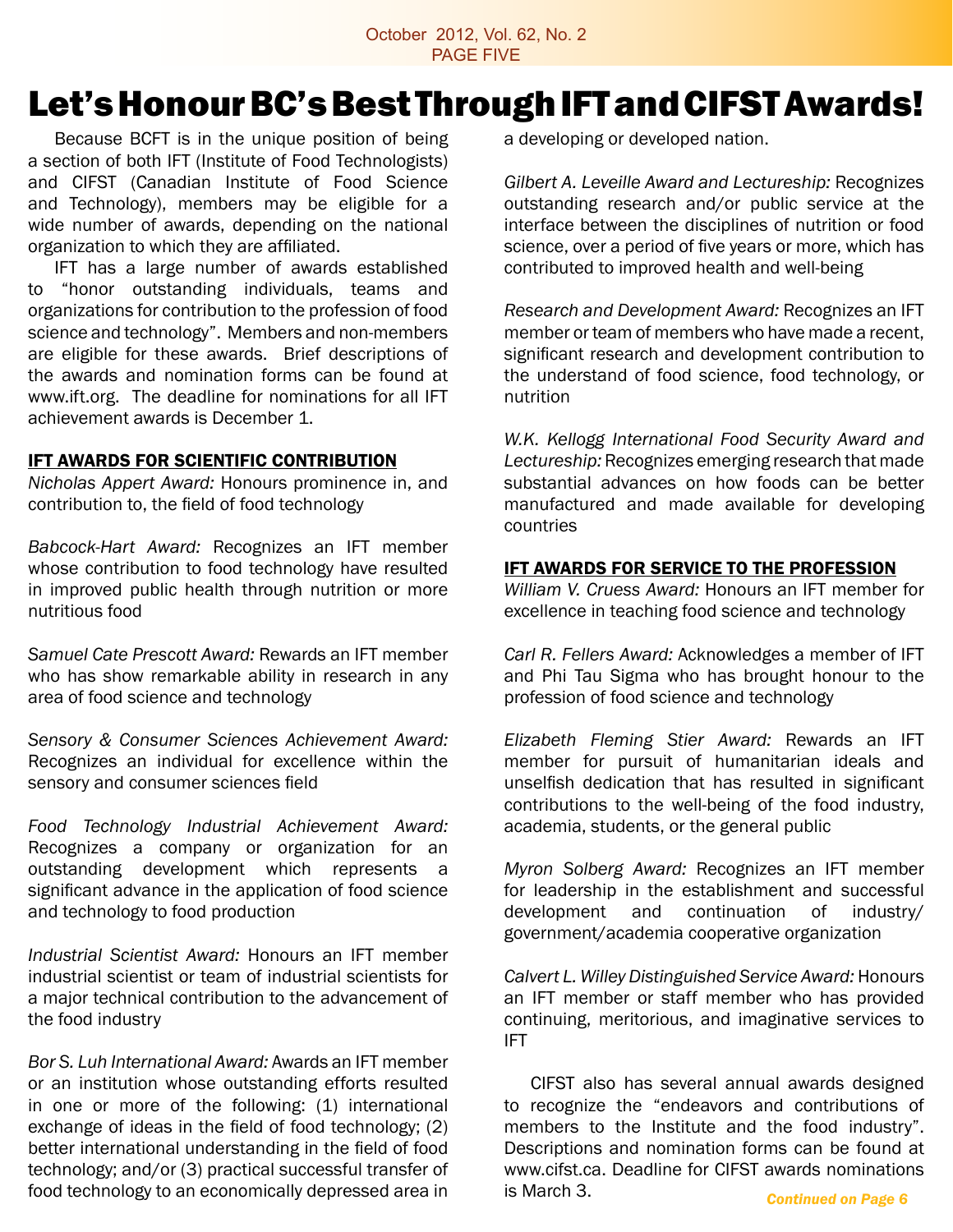*Institute Award:* To honor a Professional or Retired CIFST member for an outstanding contribution who has worked diligently and long in maintaining and furthering the reputation and aims of the Institute and has stimulated others.

*W.J. Eva Award:* To honor a person who has made significant contributions to Canadian food science & technology through outstanding research and service to the industry.

*Gordon Royal Maybee Award:* An achievement award in recognition of an outstanding applied development by a Canadian company or institute in the field of food production, processing, transportation, storage or quality control.

*Food Industry CEO of the year:* Conferred on the CEO of a company who has made an outstanding contribution to the Canadian food industry.

*Food Safety & Quality Award:* For outstanding contribution to the food processing industry by QA or QC management personnel with a minimum of 10 years experience.

*Food Innovation Award:* To honor an individual or team for outstanding work in food innovation. The innovation must have been on the market for at least one year prior to nomination.

*Student Leadership Award:* This award is presented to a student member of the CIFST who has demonstrated outstanding leadership and contribution to the CIFST.

*Emeritus Membership:* An Honorary Title to a retired Professional Member, who in the course of their career has contributed meritorious service to the Food Industry and the Institute.

*Fellow of the Institute:* Conferred upon a living, active member for outstanding and distinguished accomplishment as measured by extraordinary performance in the field of food science & technology.

Check out the available awards, and get those nominations in! It's always wonderful to have our members recognized nationally.

## **THE SERVICES YOu NEED ALL IN A ONE STOP SHOP**



### **ANALYTICAL SERVICES**

- Pesticide & Drug Residue
- Trace Elements & Heavy Metals
- **Feed Analysis**
- **Contaminants**
- **Nutritional Labelling & Chemistry**
- **Microbiology**
- Aquaculture & Seafood
- And more

### **CONTACT DETAILS**

SGS Canada Inc. 50-655 West Kent Avenue North Vancouver, B.C. V6P 6T7 Tel. (604) 324 1166 Fax. (604) 324 1177 Email : ca.vancouveragrilab@sgs.com

#### **WWW.CA.SGS.COM**

**SGS IS THE WORLD'S LEADING INSPECTION, VERIFICATION, TESTING AND CERTIFICATION COMPANY**